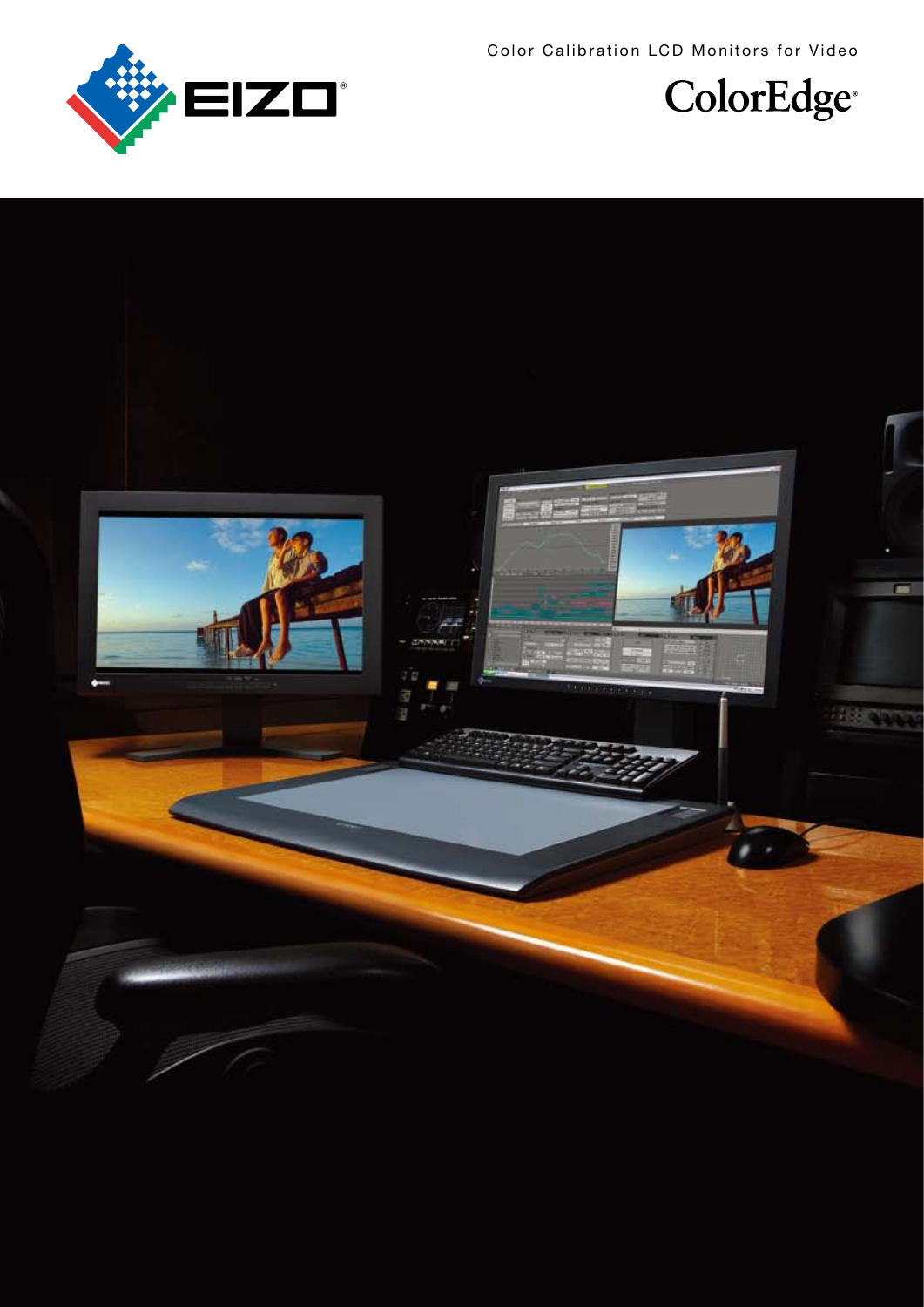# FEATURES

OlorEdge monitors deliver the picture consistency and color reproduction that studio professionals demand. Color<br>Management features like hardware calibration and uniformity compensation are standard and select models offe *look-up tables and preset color modes for working in common broadcast and digital cinema color spaces. ColorEdge even boasts the unique CG232W, the world's only video editing and master monitor. With ColorEdge you can be sure that the colors you use during editing and post-production will be the same as those enjoyed by your audience.*

# Editing and Master Monitor

#### **CG232W**

This unique monitor offers multiple features that meet the various demands of post-production, including color grading, image evaluation and nonlinear editing for broadcasting. A button on the monitor's front bezel for switching between PC and SDI signals lets studio professionals do everything from video editing to reference (playback) on a single monitor.



# Preset Color Modes **CG232W**

This model offers preset color modes that reproduce the color spaces used in broadcasting and digital cinema such as EBU, SMPTE-C, Rec709 and DCI almost in their entirety. To correct color



drift that naturally occurs over time with any LCD monitor, the bundled ColorNavigator software comes with a reset function for returning the preset modes to their factory settings.

| <b>Color Modes</b> | <b>Reproduced Color Space</b>                                                           |  |  |
|--------------------|-----------------------------------------------------------------------------------------|--|--|
| Custom             | Your preferred color settings.                                                          |  |  |
| sRGB               | sRGB color gamut and gamma.                                                             |  |  |
| EBU                | EBU (European Broadcasting Union) color gamut and gamma.                                |  |  |
| <b>Rec709</b>      | ITU-R Rec.709 color gamut and gamma.<br>HDTV studio standard (international standard).  |  |  |
| SMPTE-C            | SMPTE-C color gamut and gamma.<br>The standard North American TV broadcast color space. |  |  |
| DCI                | DCI color gamut and gamma.                                                              |  |  |
| CAL                | Calibration using ColorNavigator software.                                              |  |  |

# Dual-link SDI Signal Support **CG232W**

Input support includes  $BNC \times 2$  (SD-SDI/HD-SDI  $\times 2$  or duallink SDI × 1) for transferring uncompressed video signals, DVI-D, and D-Sub for direct connection to broadcast and studio sources as well as desktop PCs. YCbCr 4:2:2, YCbPr 4:2:2, YPbPr 4:4:4 and RGB 4:4:4 SDI signal formats are all supported.

# Black Frame Insertion and Pseudo-Interlace **CG232W**

A panel display frame rate of 120 Hz allows for black screen insertion (pseudo-impulse), which virtually eliminates motion artifacts and blur when showing moving images. With interlace signals, a pseudo-interlace feature minimizes motion artifacts, giving this LCD monitor smooth motion picture playback akin to that of a CRT.



# Range Extension

#### **CG232W**

A range extension feature gives studio professionals the advantage of using the monitor's entire 10-bit grayscale range to see more detail when doing fine editing work in very dark and very light tones. Setting the screen to show the entire 10-bit grayscale range reveals either 6% or 14% more gray tones from 0 (true black) to 1023 (true white) compared to common broadcast signal display range capabilities.

# 2K × 1K Signal Support

#### **CG232W · CG301W**

These monitors support  $2048 \times 1080$  signals which are compliant with the DCI standard. A left and right screen panning feature operated from the monitor's on-screen display menu (OSD) allows viewing of all areas of an image on the CG232W.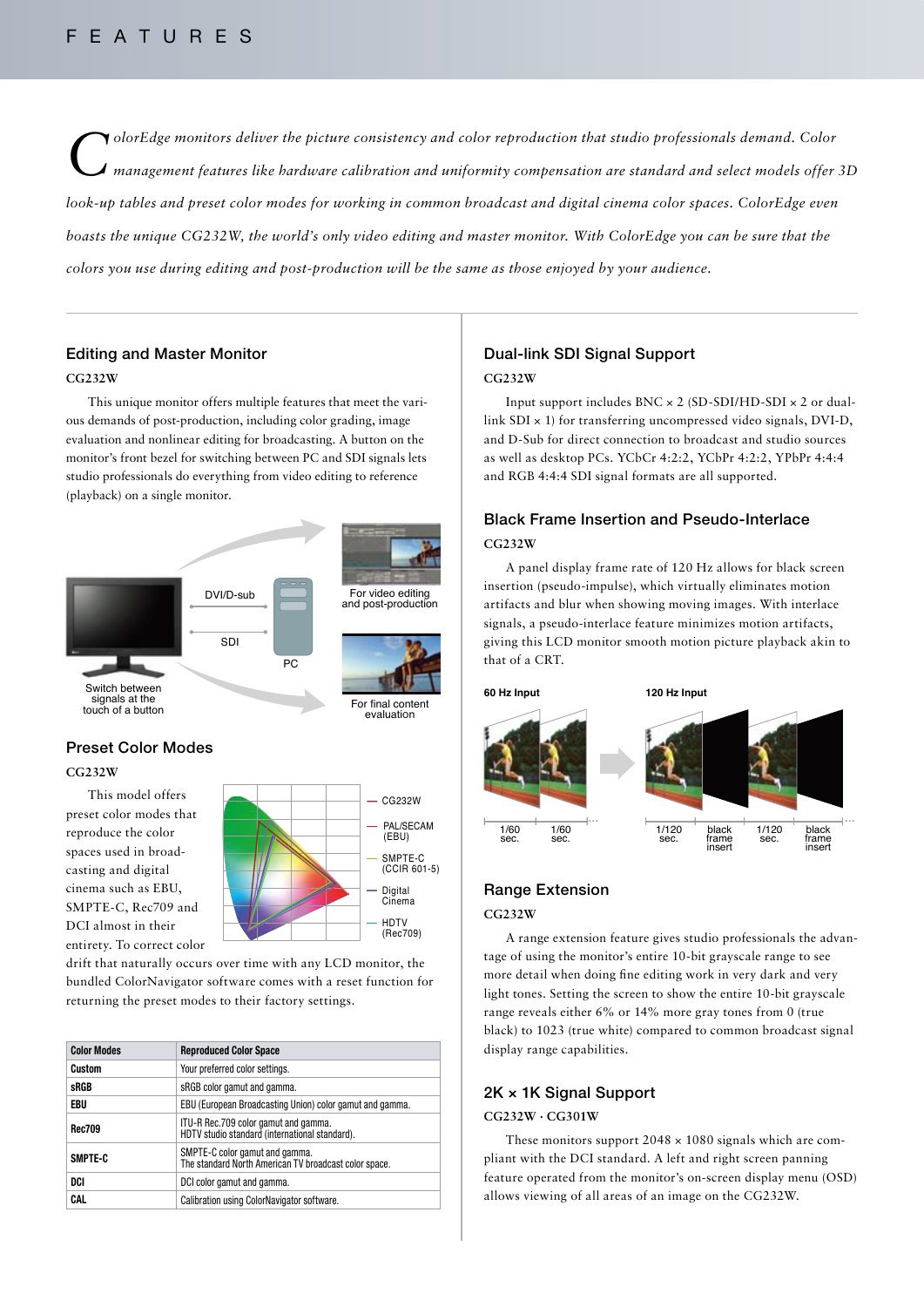# 3D LUT

#### **CG232W · CG242W**

All ColorEdge models incorporate a look-up table (LUT) for accurate color and grayscale rendering, but the ColorEdge CG232W and CG242W utilize a new EIZO-developed 3D LUT. While a typical 1D LUT adjusts color on separate tables for each of red, green,



and blue, a 3D LUT accomplishes this using a single, mixed-color cubic table. This improves the monitor's additive color mixture (combination of RGB), a key factor in its ability to display neutral gray tones.

# Short- and Long-Term Brightness Stabilization

| Brightness (cd/m <sup>2</sup> ) |                                                      |              |
|---------------------------------|------------------------------------------------------|--------------|
|                                 | ColorEdge                                            |              |
|                                 | <b>Without Brightness</b><br><b>Drift Correction</b> | Preset Value |
|                                 |                                                      |              |
|                                 |                                                      | Minutes      |

## **CG232W · CG242W · CG301W**

Stable brightness is a key factor in achieving accurate color. However, fluctuations in backlight brightness normally occur from startup and can last for up to two hours. Furthermore, changes in ambient temperature can cause brightness levels to fluctuate, as can the inevitable deterioration of the backlight's fluorescent lamp over

time. An EIZO patented backlight sensor detects and counteracts these influences so brightness is always stable and product life is extended.

# Factory Adjustment of Gamma

### **CG232W · CG242W · CG301W**

Gamma level for each ColorEdge monitor is adjusted at the factory. This is accomplished by measuring the R, G, and B gamma values from  $0 - 255$ , then using the monitor's 12-bit look-up table (4,081 tones per



RGB) to select the 256 most appropriate tones to achieve the desired value. Each monitor comes with an adjustment data sheet that certifies the measurement results of the gamma value.

# Accurate Hardware Calibration

#### **CG232W · CG242W · CG301W**

There are two kinds of monitor calibration — software and hardware. With software calibration, colors are adjusted by manipulating the graphics board's color output, which results in fewer displayable colors. With hardware calibration, colors are

adjusted within the monitor itself, so there is no loss of displayable colors. These ColorEdge monitors and the bundled ColorNavigator software offer hardware calibration for accurate and consistent color.



# 16-Bit Internal Processing

# **CG232W · CG242W · CG301W**

In any color-critical work, the monitor's ability to produce black is a great differentiator. With most LCD monitors, the darkest area of the screen — or black level — is usually too bright. This leads to banding and washing out of dark grays and dark colors. With 16-bit internal processing, these ColorEdge monitors not only come very close to producing a true black, but the lowest grayscale tones can be distinguished from one another for a greater level of detail in dark areas.

#### 16-bit v. 10-bit processing



*With 10-bit processing, the error rate is high in low tonal areas during calculation. With 16-bit processing, accuracy is significantly improved resulting in fewer conversion errors.*

### Brightness and Color Uniformity with DUE

#### **CG232W · CG242W · CG301W**

Brightness and chroma uniformity errors are characteristic of all LCD panels. To counteract this, EIZO has

equipped these ColorEdge monitors with its latest integrated circuit. This circuit features a Digital Uniformity Equalizer (DUE) function. DUE compensates brightness and chroma based on data measured at our factory so that the entire screen will be almost uniform at each gray level from 0 to 255. A certificate indicating the uniformity compensation results is packaged with each monitor.



*Color-separated image with Delta-E\*ab distribution across the screen on the CG232W (gray level 128 measured).*